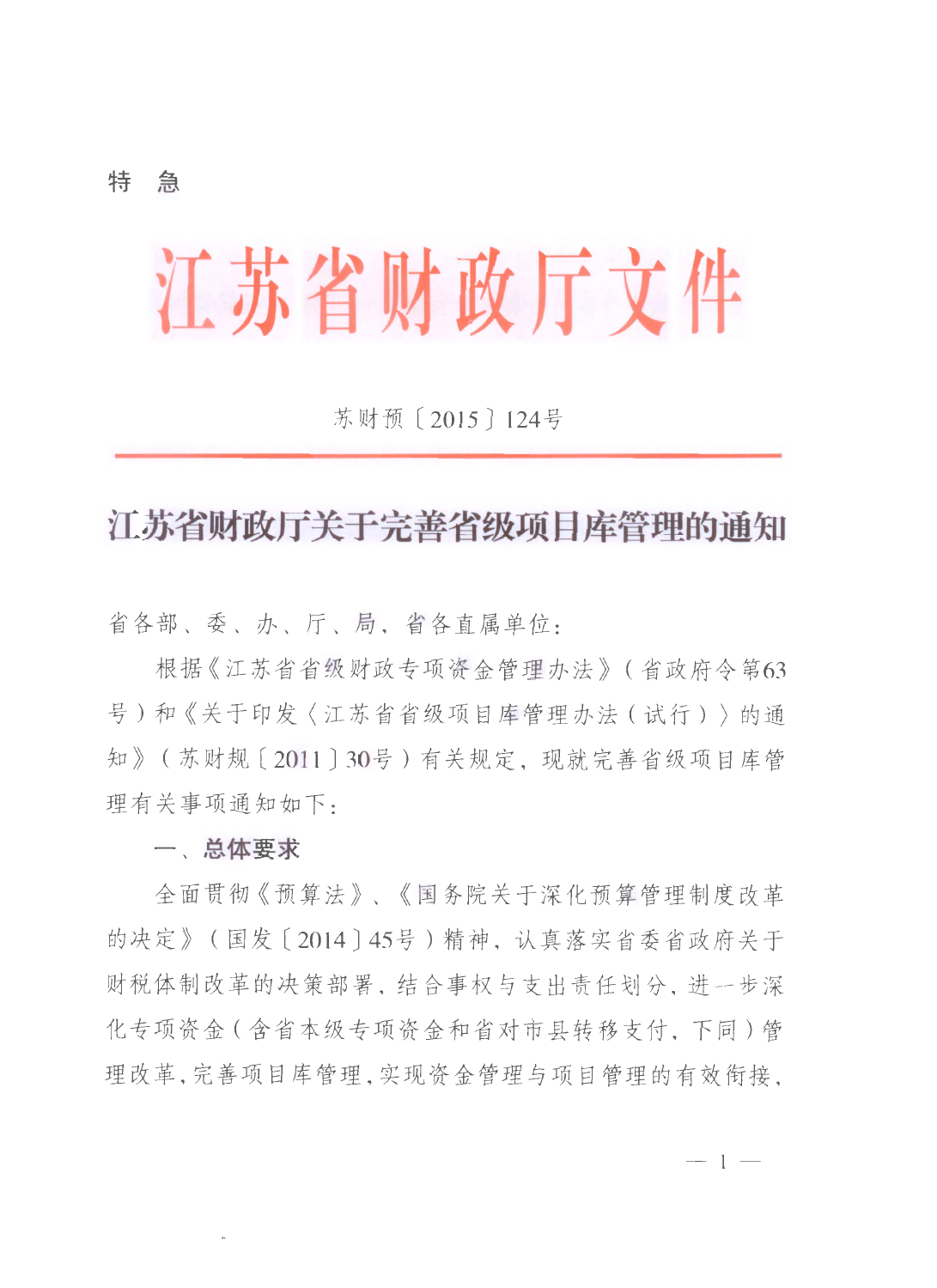不断提高预算资金使用效益。

二、具体措施

(一)规范项目设置。

省级一般公共预算、政府性基金预算、国有资本经营预算均 实现项目库管理。将项目清晰区分为省本级支出项目和省对市县 转移支付项目, 二者不得混用。省本级支出项目包括单位发展项 目和省直发展项目,省对市县转移支付项目(即原"市县发展项 目")包括专项转移支付项目和一般性转移支付项目。其中,单 位发展项目按职能目录设置:省直发展项目、省对市县转移支付 项目按重点项目目录设置。省直发展项目要继续压减并逐步取 消, 对确需由多个部门共同负责的同一工作事项, 由牵头部门商 有关部门和省财政厅提出项目预算、将预算资金分解列入各自部 门预算,并制定统一的资金管理办法;省对市县专项转移支付项 目中按标准测算或因素法分配的资金,要根据实际情况并参照中 央做法、将其列入一般性转移支付项目。除有明文规定外、部门 之间不得横向拨付资金, 部门系统内部不得纵向实拨资金。各部 门、单位所有项目支出中,不得安排本单位编制内人员经费等基 本支出。

(二)清理整合现有项目。

各部门、单位要认真核对2016年度项目库初始化数据, 对 2015年度预算已批复的全部项目进行清理。对设立期限已满,原 定政策目标与任务已完成的,到期不再安排:对效果不明显,支  $-2-$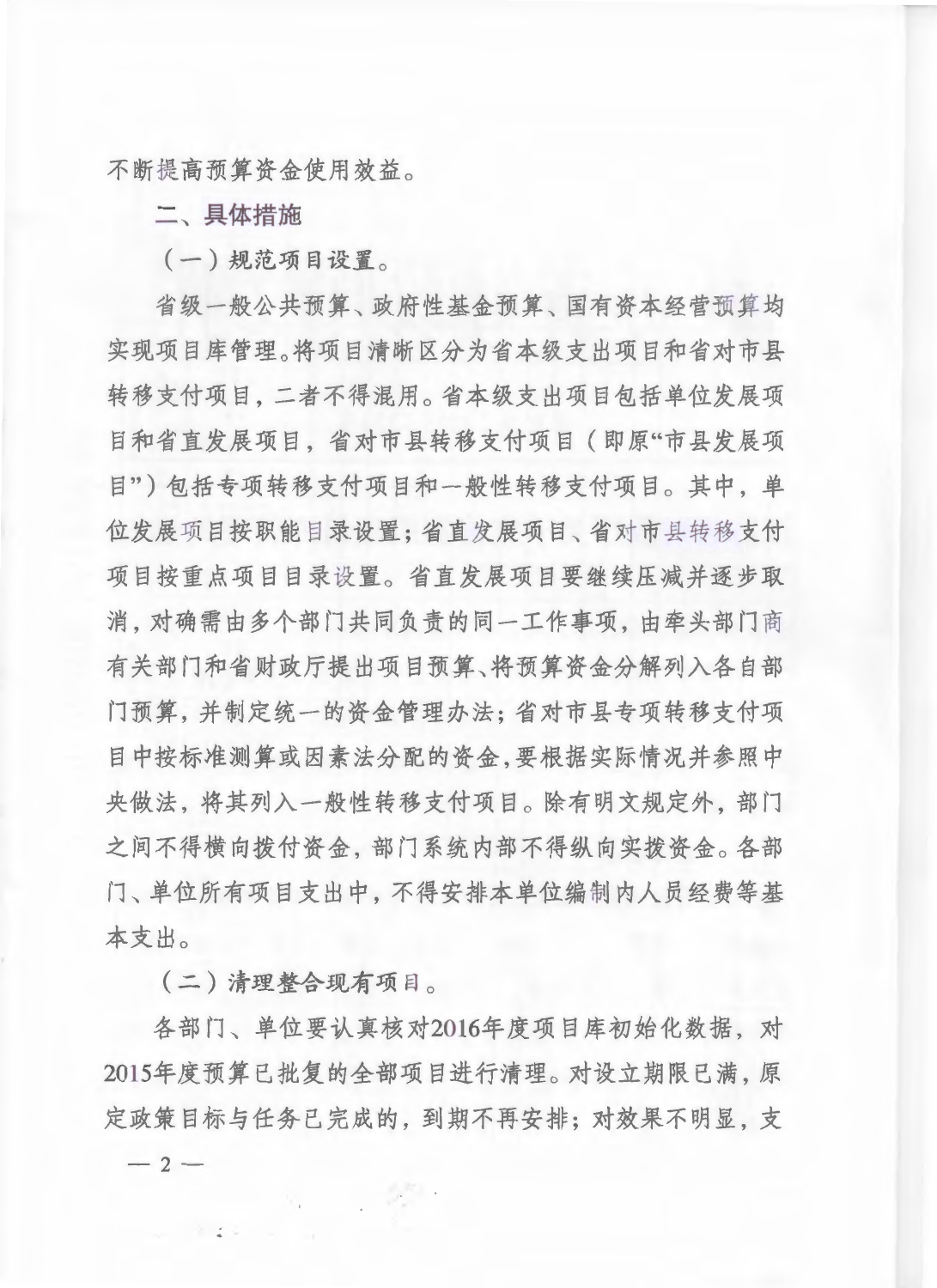持方向不符合国家、省委省政府决策部署和政策规定,不符合现 行预算管理和厉行节约要求。以及市场竞争机制能有效发挥调节 作用的, 一律予以调整或撤销; 对其他符合省委省政府工作目标 的,要按照《国务院关于印发推进财政资金统筹使用方案的通知》 (国发 [ 2015 ] 35号) 等规定进行优化整合。

 $( 1 )$  严把项目申报关。

所有编入年度预算的项目都必须从项目库中抽取。各部门、 单位应准确填报项目申报各要素信息,加强可行性论证和经济性 测算,统筹使用财政拨款资金和单位自有资金,建立健全项目评 审机制。2016年度部门预算, 除国家有明确规定外, 原则上不新 设立项目、既有项目不新增规模。确需新增项目或规模应当提供 国家或省委省政府出台的文件依据。凡拟申请财政拨款200万元 及以上的新增项目,各部门、单位应通过组织内部精通业务的人 员与专家, 或组织内外部专家、第三方中介机构等方式开展项目 评审, 形成评审报告 (样式见附件1)。所有项目应在部门评审 基础上, 经省财政厅相关处室审核确认后方可入库。以后年度逐 步推行"凡进必评"。进一步加快项目支出定额标准体系建设。大 力推行预算评审方式。不断完善项目库管理机制。

(四) 实行项目储备和滚动管理。

 $^\circ$ 

省级项目库按年度实行滚动管理,并与中期财政规划工作相 衔接, 实现对年度预算的硬约束。各部门、单位应根据省"十三 五"规划、省委省政府批准实施的规划和相关政策, 结合本部门、

 $-3-$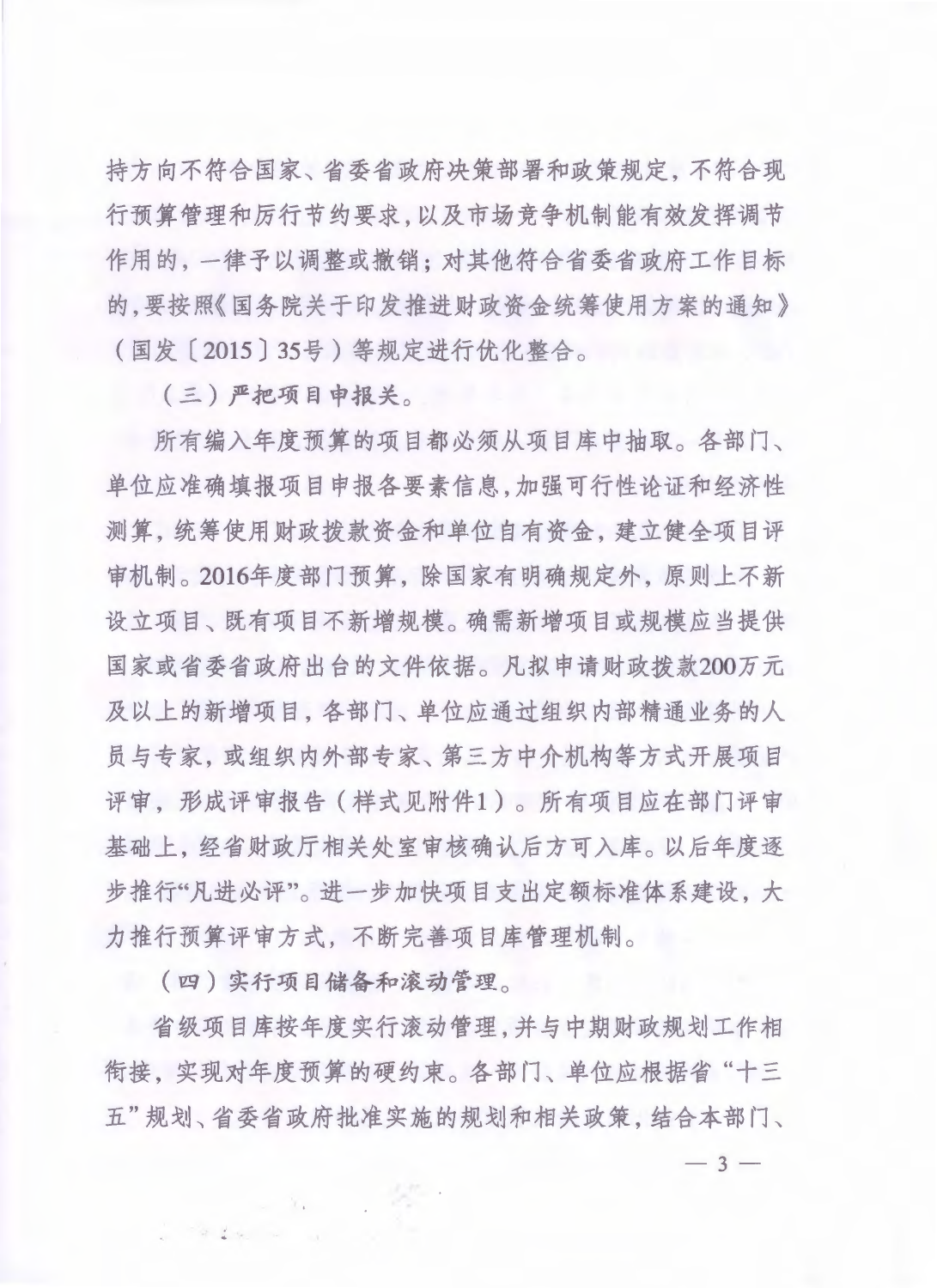单位职能,优先将国家和省的重大改革、重要政策和重点支出内 容落实到具体项目, 科学合理申报三年项目支出规划, 细化填报 各年度每个项目及所需资金规模。并按其轻重缓急排序入库。在 部门、单位职能不变的情况下,其单位发展项目原则上保持三年 不变。但可作结构性调整。各部门、单位应当至少提前一年开展 申报类项目的收集储备、分类筛选、评审论证等前期准备工作。 确保预算一旦批复或下达, 资金就能实际使用, 避免出现"资金 等项目"的情况。

**L (五) 细化编制项目支出预算。** 

为推进预算编制与执行的有效衔接, 便于项目执行监管, 各 部门、单位应根据项目库系统设置。细化编制项目支出预算。在 重点项目目录下,各项目按照支持领域、明细内容、分年度安排、 支出科目等四个层次作进一步细化。涉及资产配置的项目,有资 产配置标准的,按照规定标准编制资产配置预算:没有配置标准 的。应当从严控制。合理申报。涉及政府采购预算的项目。应按 照货物类、工程类、服务类分别编制政府采购预算。年度各项目 对应的支出科目功能分类要细化到项级、经济分类细化到款级。 省对市县转移支付项目逐步分地区分项目细化。

为加强政府预算体系的统筹协调。省级政府性基金预算、国 有资本经营预算都应当按项目进行细化,并逐步将省级国有资本 经营预算的项目纳入项目库。省财政厅职能处室进行具体管理。

(六) 强化项目绩效管理和监督成果利用。

 $-4-$ 

 $.1.$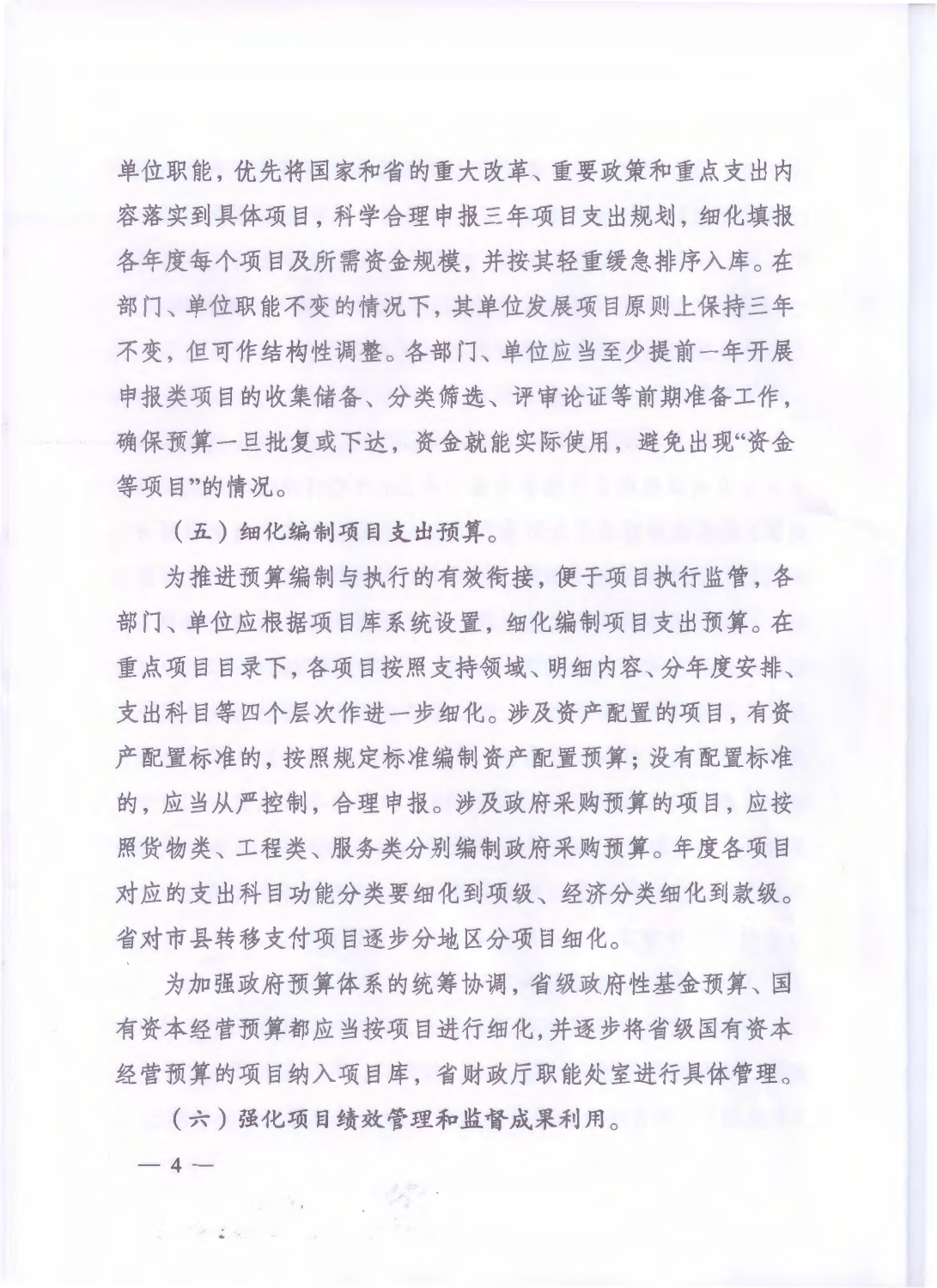自编制2016年度部门预算起,省级项目库申报与绩效目标编 报同步进行, 绩效目标将与部门预算一并批复。除财政拨款200 万元以下的单位发展项目外、其他项目均须填报绩效目标。未按 要求同步编制绩效目标的项目,不纳入项目库。进一步推进全过 程的项目绩效管理, 加强财政监督, 将项目绩效、监督成果作为 项目入库、资金安排的重要依据。

三、其他事项及要求

 $(-)$  培训安排。

2015年9月下旬, 培训省级项目库申报口径与软件操作, 具 体时间与地点另行通知。

(二) 编报说明。

项目申报及软件操作说明请登录政府网http://32.0.70.32, 点 击"部门预算编制资料"下载。

(三)报送要求。

 $\ddot{a}$  .

各部门、单位应于2015年10月15日前上报项目库信息, 并将 加盖公章的部门汇总输出项目申请报表 (表式见附件2)、项目 评审报告及有关附报资料分别报送省财政厅归口管理处室和预 算处各一份。

 $-5-$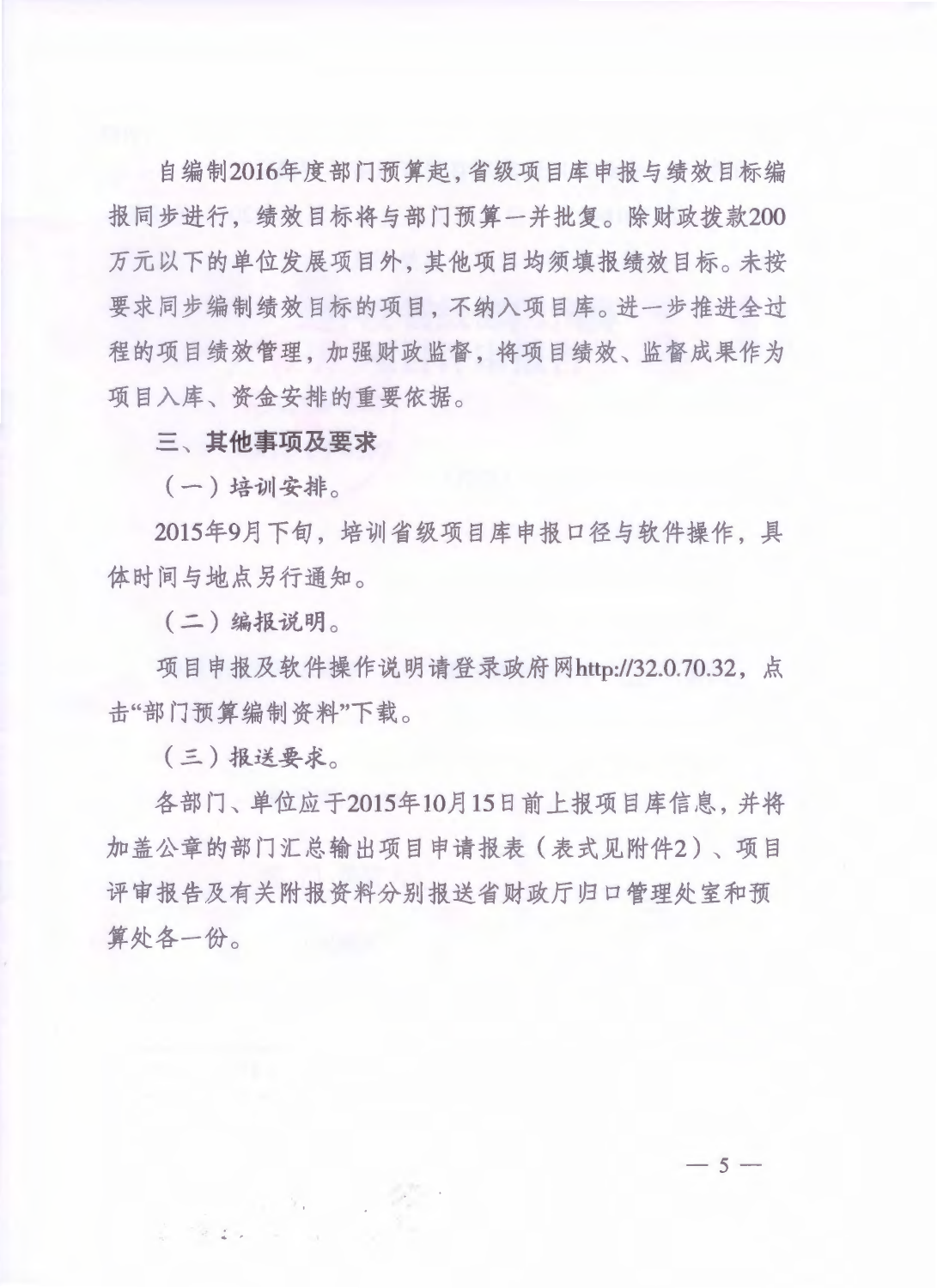附件: 1. 省级部门预算项目评审报告(样表)

2. 2016年度省级部门项目支出预算表和2016-2018年 度省级部门项目支出规划表



信息公开选项: 主动公开

江苏省财政厅办公室

2015年9月16日印发

 $-6-$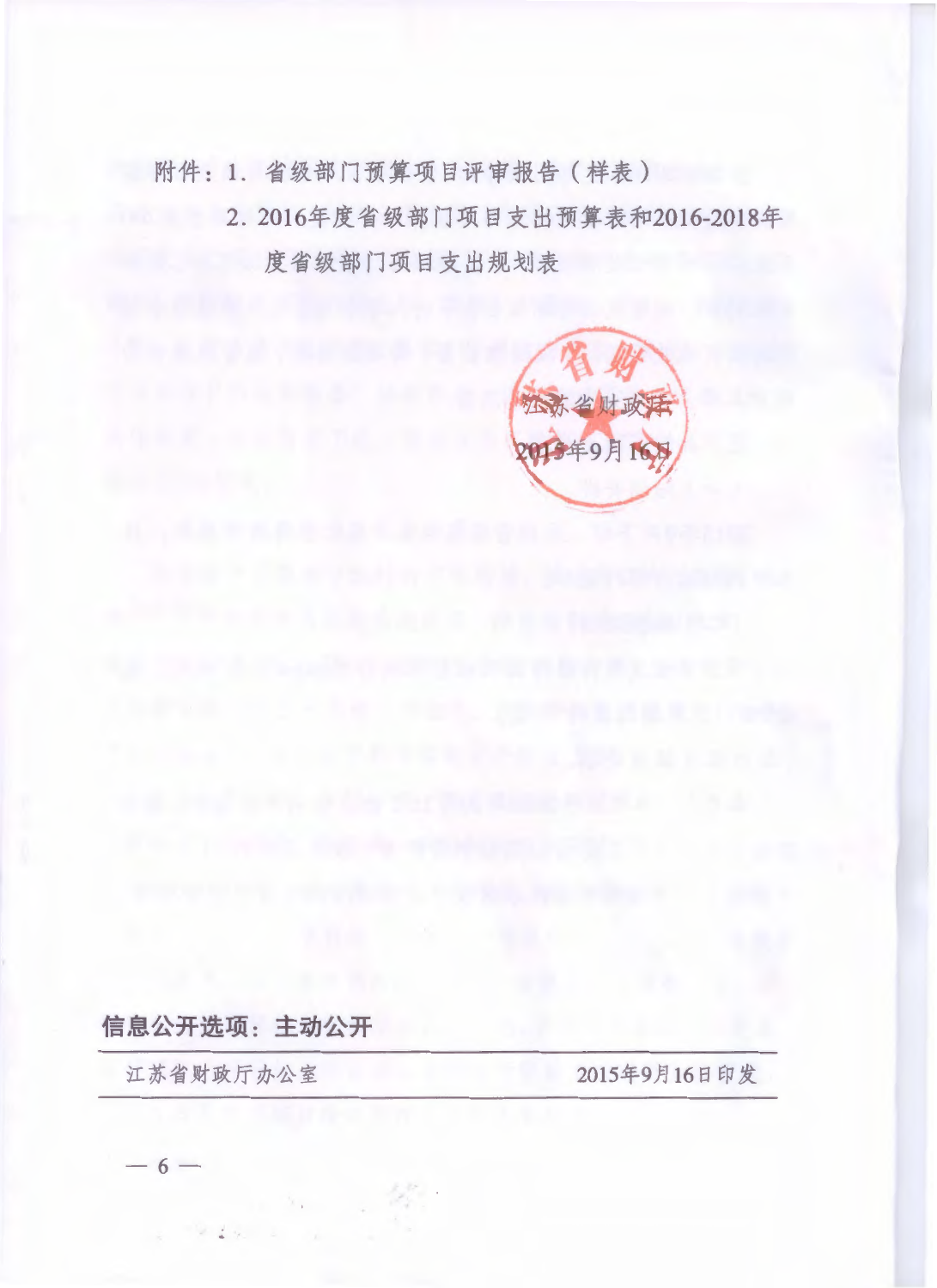附件1

# 年度省级部门预算 项目评审报告

(样表)

评审方式:专家评审 □ 第三方中介评审 □ 其他

编报部门(印章):\_\_\_\_\_\_\_\_\_\_\_\_\_\_\_\_\_\_\_\_\_\_

部门负责人:\_\_\_\_\_\_\_\_\_\_\_\_\_\_\_\_\_

部门预算编码: \_\_\_\_\_\_\_\_\_\_\_\_\_\_\_\_\_\_\_

编报时间: \_\_\_\_\_\_\_\_\_\_\_\_\_\_\_\_\_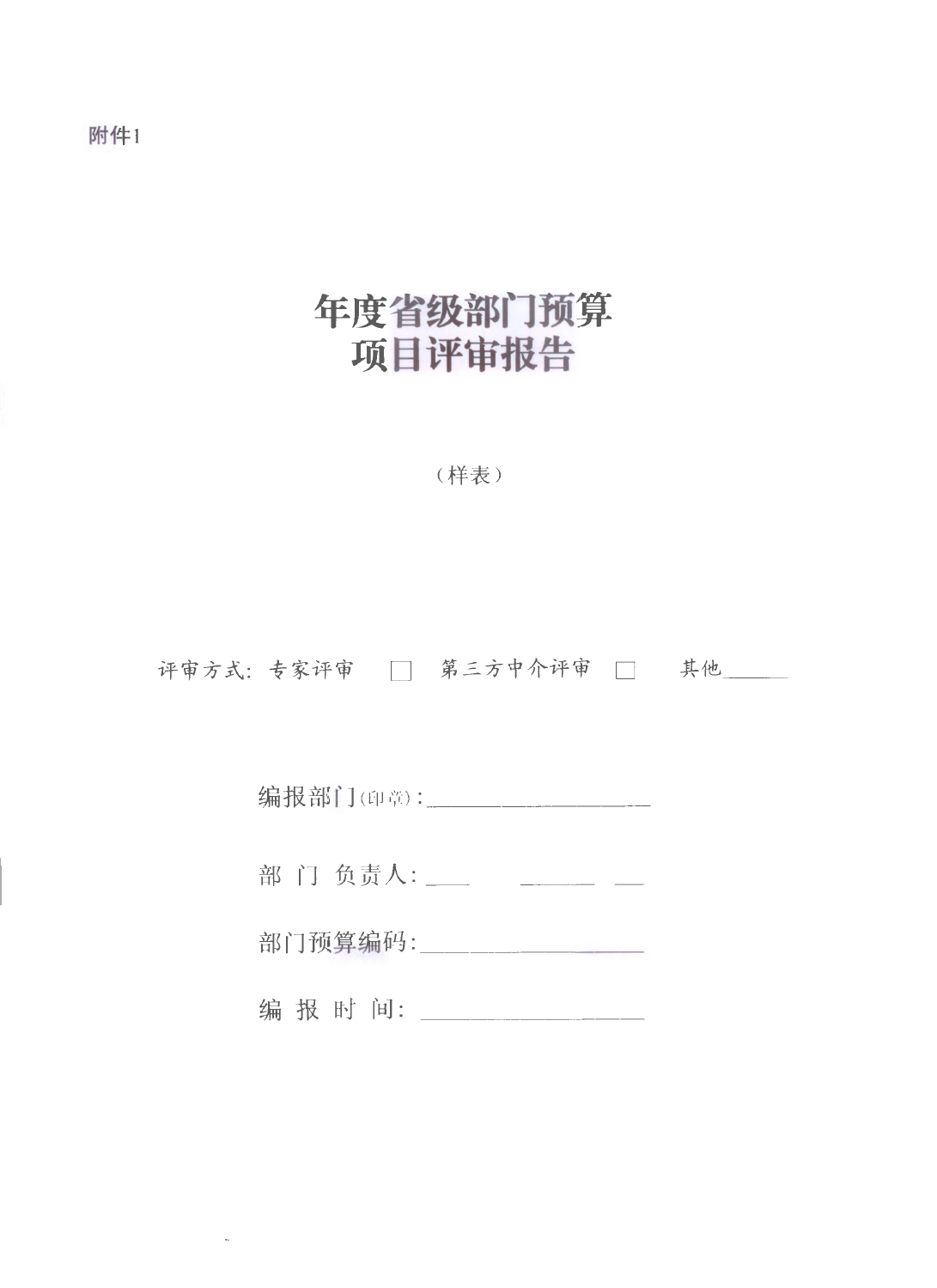|         |                                                          | 一、项目基本情况表      |                |         |
|---------|----------------------------------------------------------|----------------|----------------|---------|
| 项目名称    |                                                          | 项目属性           | 新增项目口          | 上年结转项目口 |
| 项目级次    | 单位发展口 省直发展口<br>市县转移口                                     | 项目类型           | 常年安排口<br>次性安排口 | 分年安排口   |
| 项目类别    | 资本性口<br>非资本性口                                            | 立项时间           | 年              | 月       |
| 开始实施时间  | 年<br>月                                                   | 预期完成时间         | 年              | 月       |
| 项目实施单位  |                                                          | 项目负责人<br>/联系电话 |                |         |
| 1. 设立依据 | 指项目设立的依据,如国家、省委省政府的政策规定、重点工作,国家、省中长期<br>发展规划,部门单位职能等。    |                |                |         |
| 2. 资金用途 | 指项目具体实施内容及主要用途。                                          |                |                |         |
| 3. 使用范围 | 指项目支持的对象和范围,包括地域范围以及企业、行业、地方政府、集体和个人<br>等。               |                |                |         |
| 4. 分配方法 | 指项目资金具体分配办法,包括分配原则、申请条件、申报要求、审核办法、公示<br>等。               |                |                |         |
| 5. 绩效目标 | 指项目设立预期达到的具体社会、经济或环境等目标,需要从项目产出、以及产生<br>的效益和效果等方面细化量化说明。 |                |                |         |
| 情况      | 6. 上年度执行 指部门、单位上年度项目预算执行情况、项目完成情况、绩效评价与监督情况、结<br>余结转情况等。 |                |                |         |

表1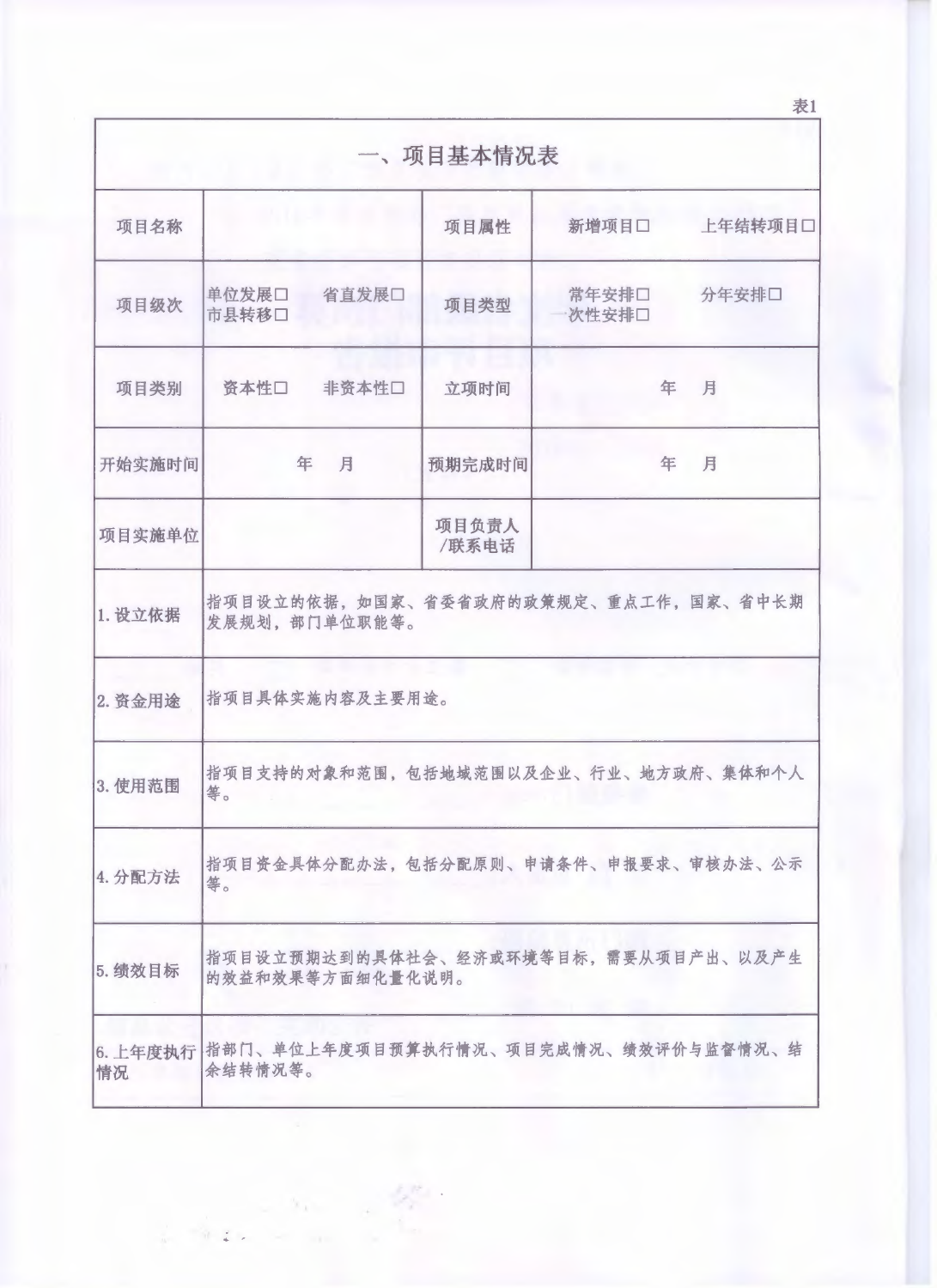表2

|                                           | 二、项目可行性评审                                                                |
|-------------------------------------------|--------------------------------------------------------------------------|
| 立<br>项<br>依<br>据<br>的<br>充<br>分<br>性      | 内容: 项目与国家政策、行政工作任务或事业发展计划的关联性, 项目立项<br>的必要性、紧迫性等;项目是否属于部门职能范畴,是否有具体实施方案。 |
| 绩<br>效<br>目<br>标<br>的<br>合<br>理<br>性      | 内容: 项目总体目标、阶段性目标的合理性, 目标实现的可能性, 目标的可<br>量化程度,设定的绩效目标及评价指标的完整性、科学性等。      |
| 组<br>织<br>实<br>施<br>能<br>力<br>与<br>条<br>件 | 内容: 项目单位及其合作单位的能力与条件, 组织实施条件的充分性, 进度<br>安排的合理性及环境支撑条件等。                  |
| 预<br>期<br>社<br>会经<br>济<br>效<br>益          | 内容: 项目预期社会效益、经济效益、效益影响面、主要受益者等。                                          |
|                                           | 三、项目资金预算安排评审                                                             |
| 资<br>金<br>筹<br>措<br>情<br>况                | 内容: 项目资金来源的筹措情况、可靠性等。                                                    |

 $\mathcal{L}_{\mathcal{A}}$ 

 $\tau_{\rm c} \approx 30$  $\begin{array}{ccccccccc} \mathcal{U} & \mathcal{L} & \mathcal{U}_\mathcal{K} & \cdots & \mathcal{U}_\mathcal{K} \end{array}$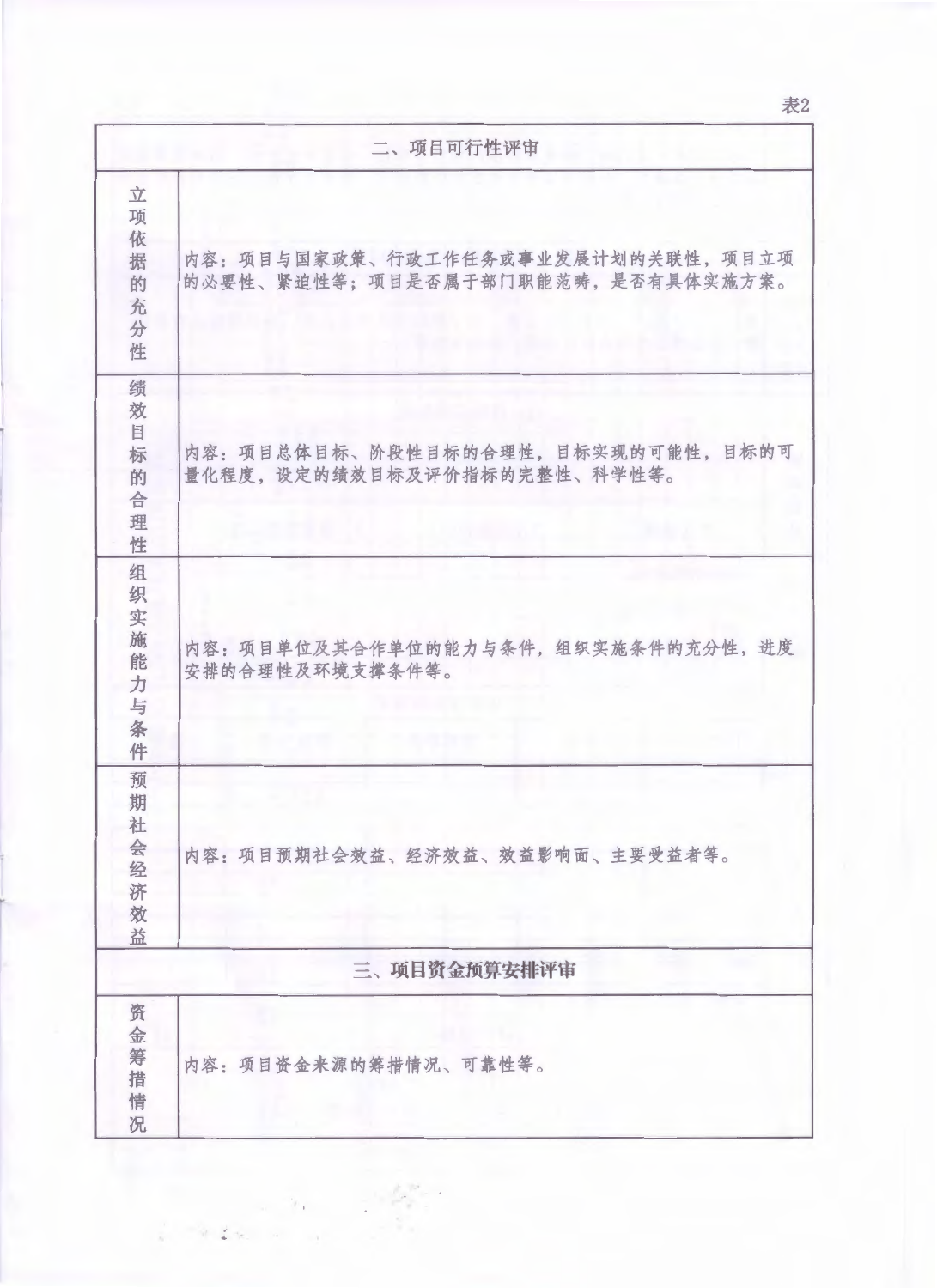| 预算<br>支出<br>的合<br>理性 | 项资金管理规定等。             |                      |                       | 内容:预算支出内容、额度和标准的经济合理性、依据的充分性,明细测算的测<br>算过程的准确性,分年度安排与进度的匹配情况,明细支出用途安排是否符合专 |    |
|----------------------|-----------------------|----------------------|-----------------------|----------------------------------------------------------------------------|----|
|                      |                       |                      | 四、项目风险与不确定因素          |                                                                            |    |
| 风险<br>与不<br>确定<br>因素 |                       | 等;举债项目是否有偿还风险、合同风险等。 |                       | 内容: 项目的风险和不确定因素、项目单位对风险的认识、应对措施的有效性                                        |    |
|                      |                       |                      | 五、评审总体结论              |                                                                            |    |
| 评<br>审<br>意<br>见     | 1、优先选择口               |                      | 2、可选择口                | 3、慎重选择口                                                                    |    |
| 评<br>审<br>机<br>构     | 评审机构名称:<br>机构负责人(签字): |                      |                       | (公章)                                                                       |    |
|                      |                       |                      | 评审专家组名单               |                                                                            |    |
| 评<br>审专家             | 姓名                    | 单位                   | 职称职务                  | 联系方式                                                                       | 签名 |
| 组                    | 评审专家组组长(签字):          |                      | 评审日期:                 | 月<br>年                                                                     | 日  |
| 财政厅<br>审核<br>意见      |                       |                      | 1、纳入财政项目库□ 2、不纳入财政项目库 |                                                                            |    |

 $\omega = 2\sqrt{2}$  .

ź. ÷. 表3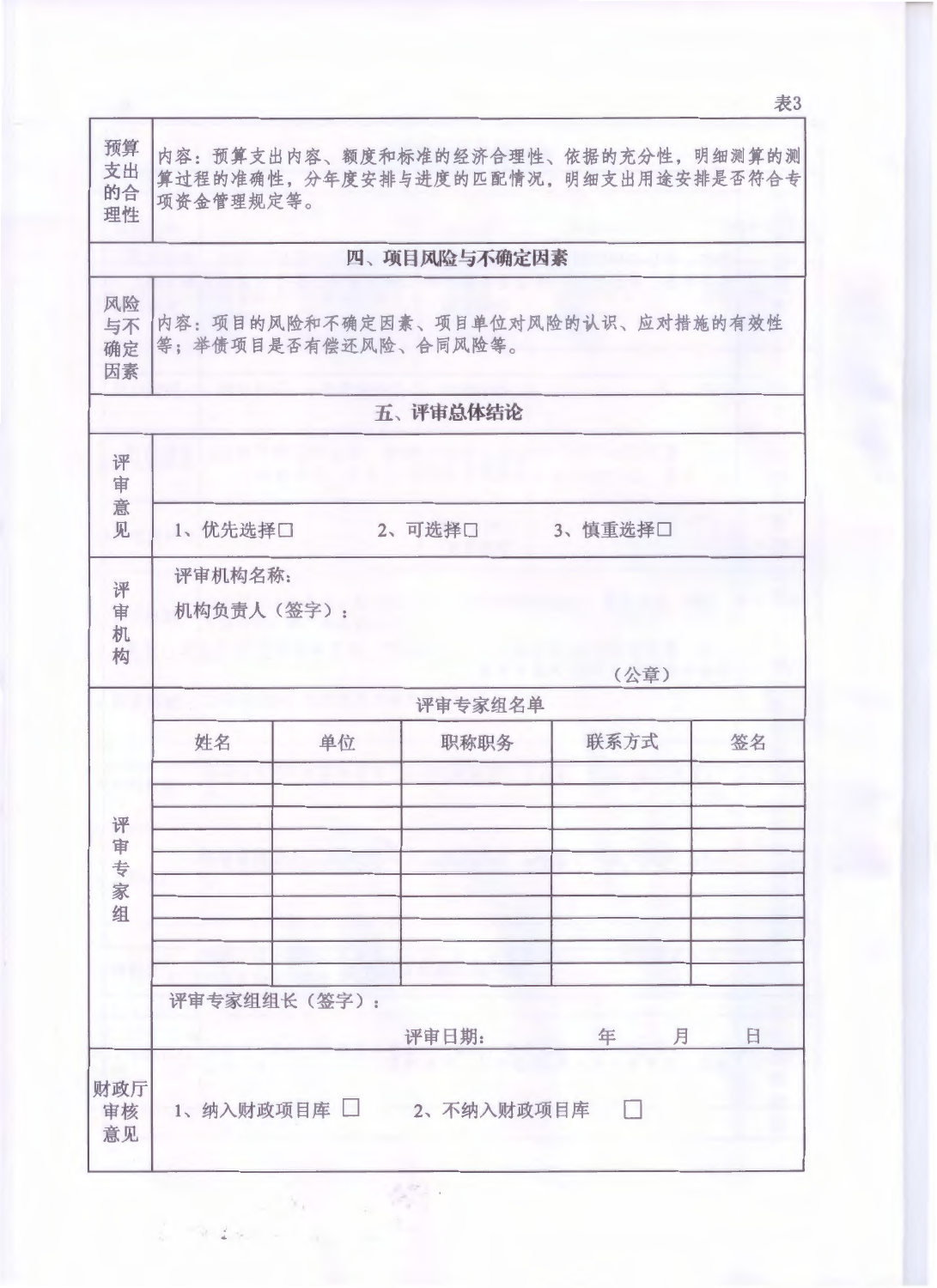附件2-1

÷

# 2016年度省级部门项目支出预算表

|                       |    |    |    |    |    |                       |    |           |      | 预算资金来源 |     |    |      |                     |                   |     |                 |           |          | 预算支出安排    |            |             |             |
|-----------------------|----|----|----|----|----|-----------------------|----|-----------|------|--------|-----|----|------|---------------------|-------------------|-----|-----------------|-----------|----------|-----------|------------|-------------|-------------|
|                       |    |    |    |    |    | 一般公共预算<br>资金          |    |           | 专户管理 |        |     |    | 其他资金 |                     |                   |     |                 |           |          |           |            |             |             |
| 单位项目<br>名称            | 动意 | 項答 | 原有 | 政策 | 合计 | 公政 半接触 山谷 全球機能 地名美国哈尔 | 专项 | 政府性<br>编纂 | 教育   | 其非校入   | 事実人 | 密言 | 其他   | 偏楽 全体(重要)<br>全体(重要) | 上年結<br>精和錯<br>余资金 | 工资福 | 高品格<br>服务支<br>出 | 对方表面的复数形式 | 文业单位 计数据 | 转移性<br>支出 | 债务利<br>息支出 | 基本職士<br>设支出 | 其他<br>其性性出生 |
| 部门合计                  |    |    |    |    |    |                       |    |           |      |        |     |    |      |                     |                   |     |                 |           |          |           |            |             |             |
| **单位1小计               |    |    |    |    |    |                       |    |           |      |        |     |    |      |                     |                   |     |                 |           |          |           |            |             |             |
| E<br>#单位发展项           |    |    |    |    |    |                       |    |           |      |        |     |    |      |                     |                   |     |                 |           |          |           |            |             |             |
| 1.**项目                |    |    |    |    |    |                       |    |           |      |        |     |    |      |                     |                   |     |                 |           |          |           |            |             |             |
| $\mathbb{H}$<br>2.**项 |    |    |    |    |    |                       |    |           |      |        |     |    |      |                     |                   |     |                 |           |          |           |            |             |             |
| Ħ<br>3.**项            |    |    |    |    |    |                       |    |           |      |        |     |    |      |                     |                   |     |                 |           |          |           |            |             |             |
|                       |    |    |    |    |    |                       |    |           |      |        |     |    |      |                     |                   |     |                 |           |          |           |            |             |             |
| 皿<br>#省直发展项           |    |    |    |    |    |                       |    |           |      |        |     |    |      |                     |                   |     |                 |           |          |           |            |             |             |
| Ē<br>1.**项            |    |    |    |    |    |                       |    |           |      |        |     |    |      |                     |                   |     |                 |           |          |           |            |             |             |
| E<br>2.**项            |    |    |    |    |    |                       |    |           |      |        |     |    |      |                     |                   |     |                 |           |          |           |            |             |             |
| E<br>3.**项            |    |    |    |    |    |                       |    |           |      |        |     |    |      |                     |                   |     |                 |           |          |           |            |             |             |
|                       |    |    |    |    |    |                       |    |           |      |        |     |    |      |                     |                   |     |                 |           |          |           |            |             |             |
| Ħ<br>#省对市县转移支付项       |    |    |    |    |    |                       |    |           |      |        |     |    |      |                     |                   |     |                 |           |          |           |            |             |             |
| 1.**项目                |    |    |    |    |    |                       |    |           |      |        |     |    |      |                     |                   |     |                 |           |          |           |            |             |             |
| 2.**项目                |    |    |    |    |    |                       |    |           |      |        |     |    |      |                     |                   |     |                 |           |          |           |            |             |             |
| 3.**项目                |    |    |    |    |    |                       |    |           |      |        |     |    |      |                     |                   |     |                 |           |          |           |            |             |             |
|                       |    |    |    |    |    |                       |    |           |      |        |     |    |      |                     |                   |     |                 |           |          |           |            |             |             |
| ##单位2小计               |    |    |    |    |    |                       |    |           |      |        |     |    |      |                     |                   |     |                 |           |          |           |            |             |             |
|                       |    |    |    |    |    |                       |    |           |      |        |     |    |      |                     |                   |     |                 |           |          |           |            |             |             |